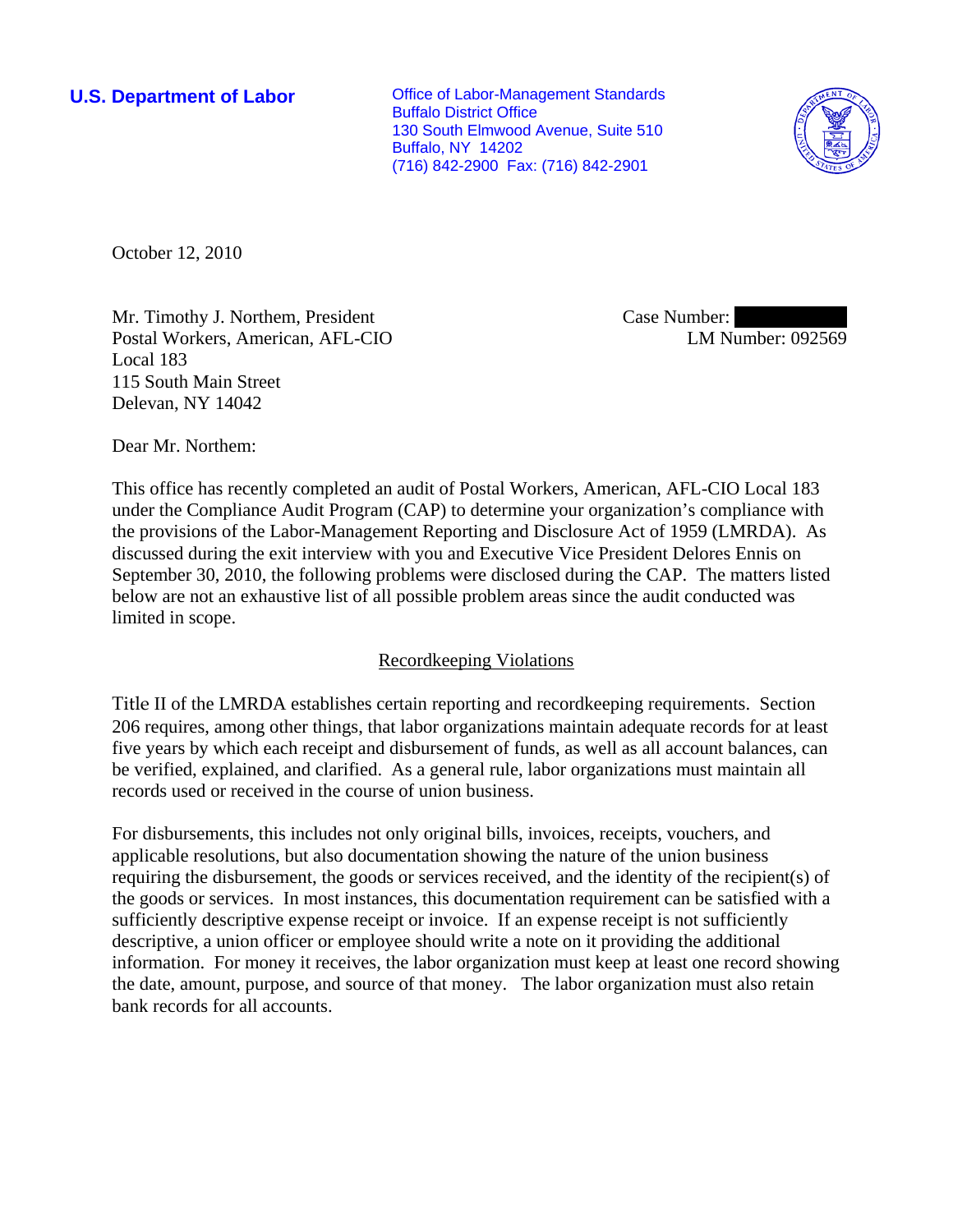The audit of Local 183's 2009 records revealed the following recordkeeping violations:

1. Meal Expenses

Local 183 submitted an itemized receipt for meal expenses totaling at least \$90 without noting the purpose of the expense. The union must maintain itemized receipts provided by restaurants to officers and employees. These itemized receipts are necessary to determine if such disbursements are for union business purposes and to sufficiently fulfill the recordkeeping requirement of LMRDA Section 206.

Local 183 records of meal expenses did not always include written explanations of union business conducted. For example, the credit card charge dated January 26, 2009 lacked adequate information regarding union business conducted. Union records of meal expenses must include written explanations of the union business conducted and the full names and titles of all persons who incurred the restaurant charges. Also, the records retained must identify the names of the restaurants where the officers or employees incurred meal expenses.

## 2. Lost Wages

Local 183 did not retain adequate documentation for lost wage reimbursement payments to union officers totaling at least \$398. The union must maintain records in support of lost wage claims that identify each date lost wages were incurred, the number of hours lost on each date, the applicable rate of pay, and a description of the union business conducted. The OLMS audit found that Local 183 officers did not retain leave with out pay vouchers on lost wage reimbursements and the union business conducted.

Based on your assurance that Local 183 will retain adequate documentation in the future, OLMS will take no further enforcement action at this time regarding the above violations.

### Reporting Violations

The audit disclosed a violation of LMRDA Section 201(b), which requires labor organizations to file annual financial reports accurately disclosing their financial condition and operations. The Labor Organization Annual Report Form LM-3 filed by Local 183 for fiscal year ending December 31, 2009, was deficient in the following areas:

1. Disbursements to Officers

Local 183 did not include some reimbursements to officers totaling at least \$246 in the amounts reported Item 24 (All Officers and Disbursements to Officers). It appears the union erroneously reported these payments in Item 48 (Office and Administrative Expense) or Item 54 (Other Disbursements).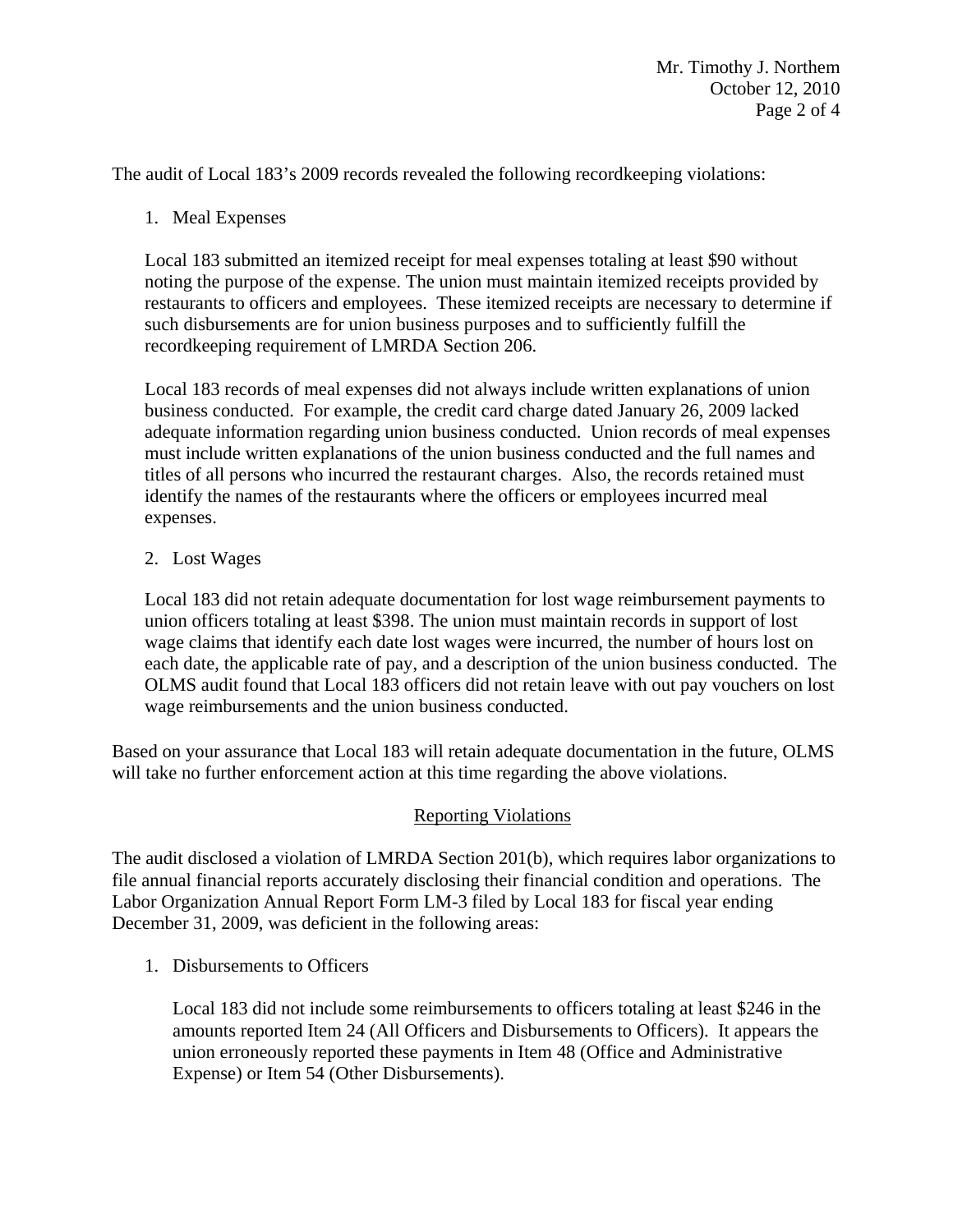The union must report most direct disbursements to Local 183 officers and some indirect disbursements made on behalf of its officers in Item 24. A "direct disbursement" to an officer is a payment made to an officer in the form of cash, property, goods, services, or other things of value. See the instructions for Item 24 for a discussion of certain direct disbursements to officers that do not have to be reported in Item 24. An "indirect disbursement" to an officer is a payment to another party (including a credit card company) for cash, property, goods, services, or other things of value received by or on behalf of an officer. However, indirect disbursements for temporary lodging (such as a union check issued to a hotel) or for transportation by a public carrier (such as an airline) for an officer traveling on union business should be reported in Item 48 (Office and Administrative Expense).

I am not requiring that Local 183 file an amended LM report for 2009 to correct the deficient items, but Local 183 has agreed to properly report the deficient items on all future reports it files with OLMS.

2. Failure to File Bylaws

 The audit disclosed a violation of LMRDA Section 201(a), which requires that a union submit a copy of its revised constitution and bylaws with its LM report when it makes changes to its constitution or bylaws. Local 183 amended its constitution and bylaws in 2007, but did not file a copy with its LM report for that year.

Local 183 has now filed a copy of its constitution and bylaws.

# Other Issue

During the exit interview I pointed out a number of checks containing only one officer signature. Your union's bylaws require that all checks be signed by the president and treasurer or corresponding officer. The two signature requirement is an effective internal control of union funds. Its purpose is to attest to the authenticity of a completed document already signed. However, only having one signature on a check does not attest to the authenticity of a completed check, and negates the purpose of the two signature requirement. OLMS recommends that Local 183 review these procedures to improve internal control of union funds.